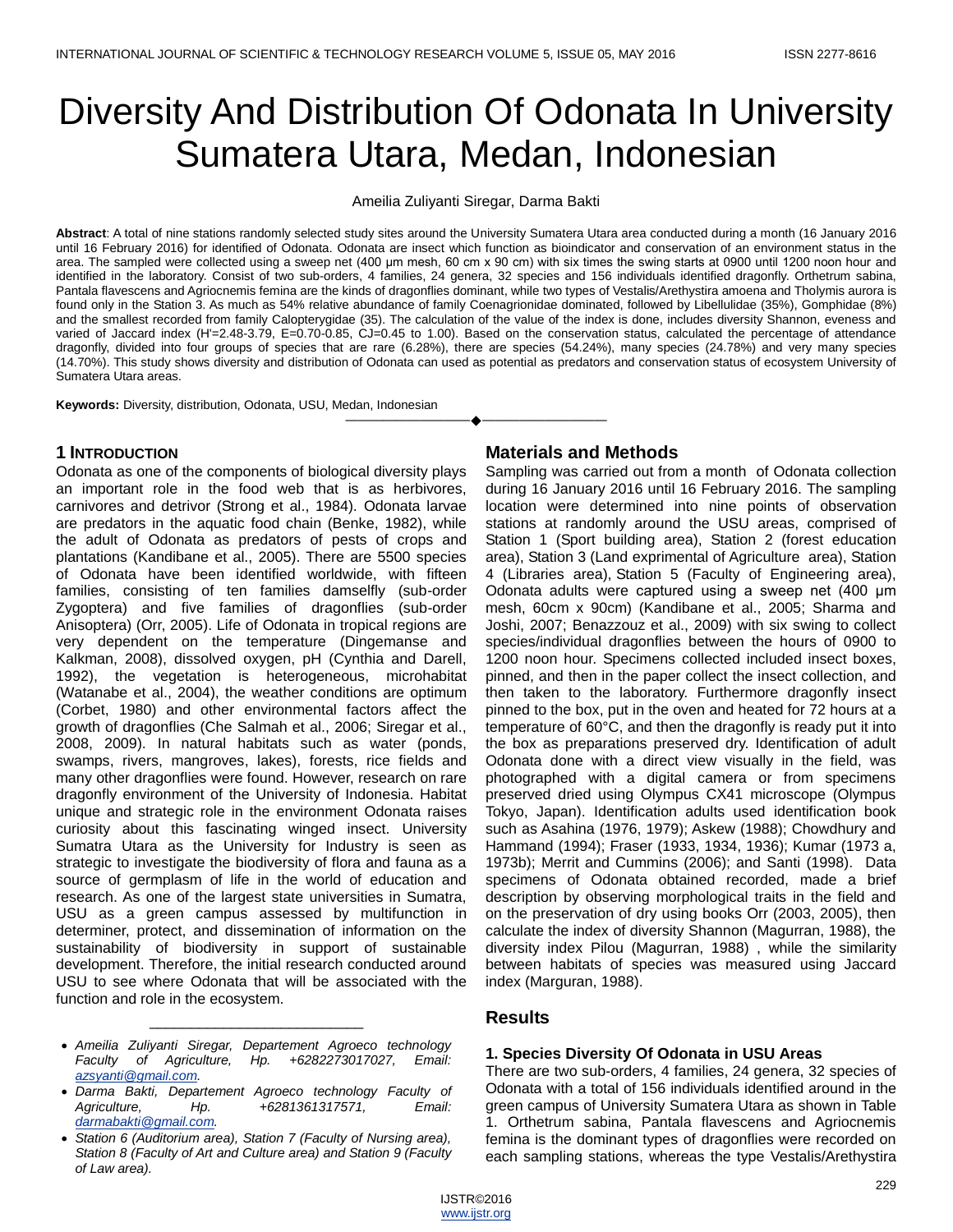amoena Tholymis aurora were only recorded at Stations 3. Family Coenagrionida dominate (54%) of the families were identified in the field, followed by Libelullidae family e (35%),

Gomphidae (8%), and only 3% of families Calopterygidae as shown in Figure 1.

| Sub order/Family                      | Name of species                                                                                                                                                                                                                                                                                                                                                    | S <sub>1</sub>                                                                                     | S <sub>2</sub>                                                                                    | S <sub>3</sub>                                                                    | S <sub>4</sub>                                           | S <sub>5</sub>                                                                    | S <sub>6</sub>                                                                                            | S7                                                                                                                  | S <sub>8</sub>                                                                                              | S <sub>9</sub>                                                                                              |
|---------------------------------------|--------------------------------------------------------------------------------------------------------------------------------------------------------------------------------------------------------------------------------------------------------------------------------------------------------------------------------------------------------------------|----------------------------------------------------------------------------------------------------|---------------------------------------------------------------------------------------------------|-----------------------------------------------------------------------------------|----------------------------------------------------------|-----------------------------------------------------------------------------------|-----------------------------------------------------------------------------------------------------------|---------------------------------------------------------------------------------------------------------------------|-------------------------------------------------------------------------------------------------------------|-------------------------------------------------------------------------------------------------------------|
| Zygoptera<br>Calopterygidae           | Neurobasis chinensis<br>Vestalis/Arethystira amoena                                                                                                                                                                                                                                                                                                                | 0<br>$\Omega$                                                                                      | 0<br>0                                                                                            | 0<br>1                                                                            | 1<br>0                                                   | 1<br>0                                                                            | 1<br>0                                                                                                    | 0<br>$\Omega$                                                                                                       | 0<br>0                                                                                                      | 0<br>$\mathbf 0$                                                                                            |
| Coenagrionidae                        | Agriocnemis femina<br>A. pygmaea<br>Argiocnemis rubescens<br>Coenagrion calamineum<br>C. fluviatilis<br>Ischnura senegalensis                                                                                                                                                                                                                                      | $\overline{2}$<br>3<br>1<br>1<br>0<br>2                                                            | $\overline{2}$<br>$\overline{2}$<br>1<br>1<br>0<br>$\overline{2}$                                 | 3<br>3<br>1<br>1<br>0<br>1                                                        | $\overline{2}$<br>1<br>0                                 | 3<br>1<br>1<br>1<br>1<br>1                                                        | $\overline{2}$<br>1<br>1<br>1<br>0<br>1                                                                   | 1<br>1<br>1<br>1<br>0<br>1                                                                                          | $\overline{2}$<br>1<br>1<br>1<br>0<br>1                                                                     | $\overline{2}$<br>1<br>1<br>1<br>0<br>1                                                                     |
|                                       | Pseudagrion microcephalum<br>P. pruinosum<br>P. rubrices                                                                                                                                                                                                                                                                                                           | $\overline{2}$<br>1<br>1                                                                           | 1<br>1                                                                                            | 1<br>1<br>1                                                                       | 0<br>0                                                   | 0<br>1<br>1                                                                       | 1<br>0<br>1                                                                                               | 1<br>$\Omega$<br>1                                                                                                  | 1<br>1<br>1                                                                                                 | $\Omega$<br>1                                                                                               |
| Anisoptera<br>Gomphidae               | Gomphidia<br>Burmagomphus plagiatus<br>abbotti<br>Ichtinogomphus decoratus<br>Onychogomphus thienemanni                                                                                                                                                                                                                                                            | 0<br>0<br>1<br>0                                                                                   | 0<br>0<br>1<br>0                                                                                  | 1<br>1<br>0<br>1                                                                  | 1<br>0                                                   | 0<br>0<br>0<br>0                                                                  | 0<br>1<br>0<br>1                                                                                          | 0<br>0<br>1<br>0                                                                                                    | 0<br>0<br>0<br>0                                                                                            | 0<br>1<br>0<br>1                                                                                            |
| Libellulidae                          | Aethriamanta gracilis<br>Brachydiplax chalybea<br>Bracythemis contaminata<br>Crocothemis servilia<br>Diploides trivialis<br>Hydrobaileus croceus<br>Neurothemis fluctuans<br>N.ramburii<br>N.terminata<br>Orthetrum sabina<br>O.testaceum<br>Pantala flavescens<br>Potamarcha congener<br>Rhytonia plutonia<br>Rhyothemis phyllis<br>Tholymis aurora<br>T.tillarga | $\mathbf 0$<br>0<br>0<br>2<br>0<br>$\Omega$<br>1<br>0<br>1<br>3<br>0<br>1<br>0<br>0<br>0<br>0<br>0 | 0<br>0<br>1<br>0<br>0<br>1<br>1<br>$\overline{2}$<br>0<br>$\overline{2}$<br>1<br>0<br>1<br>0<br>1 | 1<br>1<br>1<br>1<br>1<br>1<br>0<br>0<br>0<br>3<br>1<br>1<br>0<br>1<br>0<br>1<br>1 | 0<br>0<br>0<br>0<br>1<br>1<br>2<br>0<br>2<br>1<br>0<br>0 | 0<br>0<br>1<br>0<br>1<br>1<br>0<br>1<br>0<br>2<br>1<br>3<br>0<br>0<br>1<br>0<br>1 | $\mathbf{1}$<br>0<br>1<br>0<br>0<br>1<br>0<br>0<br>0<br>$\overline{2}$<br>0<br>2<br>1<br>1<br>0<br>0<br>0 | $\Omega$<br>0<br>0<br>1<br>0<br>1<br>1<br>0<br>1<br>$\overline{2}$<br>0<br>3<br>0<br>0<br>$\Omega$<br>$\Omega$<br>0 | $\overline{0}$<br>1<br>1<br>1<br>0<br>0<br>0<br>0<br>0<br>$\overline{2}$<br>1<br>1<br>1<br>0<br>0<br>0<br>0 | $\mathbf 0$<br>0<br>0<br>1<br>0<br>0<br>0<br>$\overline{2}$<br>0<br>$\overline{2}$<br>0<br>1<br>0<br>0<br>0 |
|                                       | Total (N)                                                                                                                                                                                                                                                                                                                                                          | 22<br>3                                                                                            | 24                                                                                                | 30                                                                                | 23                                                       | 23                                                                                | 20                                                                                                        | 17                                                                                                                  | 17                                                                                                          | 18                                                                                                          |
| Score of Families<br>Score of Species |                                                                                                                                                                                                                                                                                                                                                                    |                                                                                                    | 3<br>19                                                                                           | 4<br>24                                                                           | 4<br>20                                                  | 4<br>18                                                                           | $\overline{4}$<br>$\overline{17}$                                                                         | 3<br>14                                                                                                             | 3<br>$\overline{15}$                                                                                        | 3<br>15                                                                                                     |

| Table 1. Diversities of Odonata in green campus of USU, Medan-Sumatera Utara |  |  |
|------------------------------------------------------------------------------|--|--|
|------------------------------------------------------------------------------|--|--|

*Note: S1 = Station 1 (Sports building area); S2 = Station 2 (Education forest area); Station 3 (Land experimental of Faculty of Agriculture area); Station 4 (Libraries area); Station 5 (Faculty of Engineering area); Station 6 (Auditorium area); Station 7 (Faculty of nursing area); Station 8 (Faculty of Art and Culture area); Station 9 (Faculty of Law area) at the University of North Sumatra (USU), Medan, North Sumatra.*

*Recorded from - = No + = 1-19 individuals, ++ = 20-39 individuals, +++ = 40-59 individuals. Source: Primary Data (2011).*



*Figure 1. Family percentage of Odonata composition in USU area, North of Sumatra*

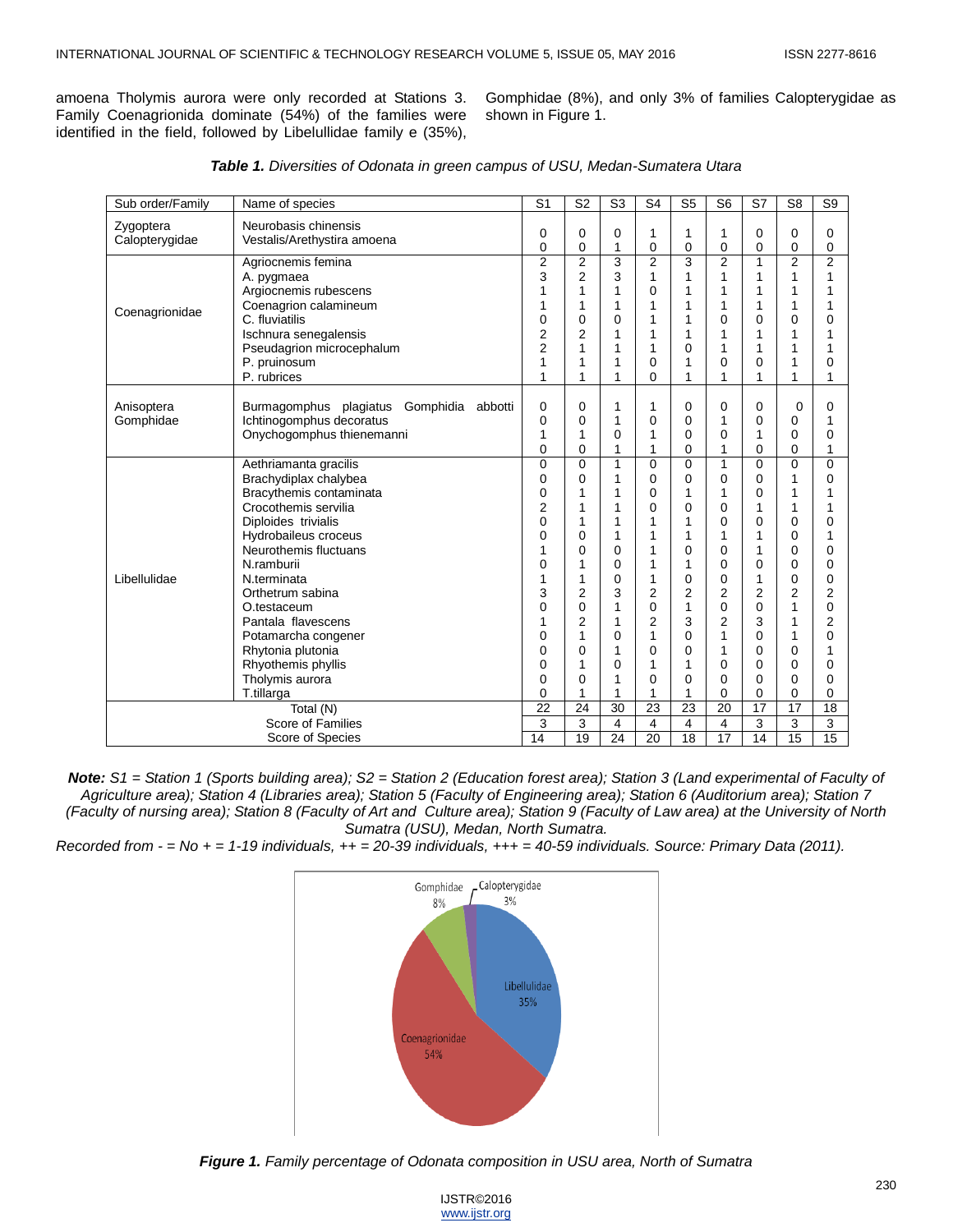#### **2. The Biological Indices and Conservation Status of Odonata**

Table 2 shows biological indices, consists of Shannon-Wiener diversity index score, Pilou index score (E) and species similarity index score of Jaccard index (Cj). The scores were varied such as: Shannon index has a value H'= 2.57 to 3.86, followed by the Evennees index  $(E= 0.58$  to 0.89), while the value of Jaccard index (Cj) index is between 0.56 to 1.00. Based on the conservation status of its presence Odonata categorized into four groups of species, which are rarely obtained (6.59%), the species encountered (53.78%), many species (26.48%) and most abundant species (13.15%) as described into Table 3.

*Tabel 2. Biological Indices of Odonata Diversities in USU Areas, North of Sumatra (Primary Data, 2016*

| Station |      | っ    | 3    |      | 5    | 6    |      | 8    | 9    |
|---------|------|------|------|------|------|------|------|------|------|
|         |      |      |      |      |      |      |      |      |      |
| 2       | 0.32 |      |      |      |      |      |      |      |      |
| 3       | 0.46 | 0.32 |      |      |      |      |      |      |      |
| 4       | 0.41 | 0.46 | 0.32 |      |      |      |      |      |      |
| 5       | 0.35 | 0.41 | 0.46 | 0.32 |      |      |      |      |      |
| 6       | 0.52 | 0.35 | 0.41 | 0.46 | 0.32 |      |      |      |      |
|         | 0.29 | 0.52 | 0.35 | 0.41 | 0.46 | 0.32 |      |      |      |
| 8       | 0.22 | 0.29 | 0.52 | 0.35 | 0.41 | 0.46 | 0.32 |      |      |
| 9       | 0.26 | 0.22 | 0.29 | 0.52 | 0.35 | 0.41 | 0.46 | 0.32 |      |
| H       | 2.60 | 3.48 | 3.86 | 3.16 | 2.97 | 3.29 | 2.57 | 2.78 | 2.84 |
| E       | 0.60 | 0.64 | 0.89 | 0.74 | 0.68 | 0.79 | 0.62 | 0.58 | 0.68 |
| Cj      | 0.59 | 0.76 | 1.00 | 0.87 | 0.76 | 0.92 | 0.62 | 0.64 | 0.54 |
|         |      |      |      |      |      |      |      |      |      |

*Table 3. Conservation Odonata status in USU (adopted by Jacquemin dan Boudot, 1999 and Bennazous et al., 2009)*

| <b>Status</b>                | <b>Species</b>                                                                                                                                                                                                                                                                                                                                                                                         | Percentation (from 31 species) |  |  |
|------------------------------|--------------------------------------------------------------------------------------------------------------------------------------------------------------------------------------------------------------------------------------------------------------------------------------------------------------------------------------------------------------------------------------------------------|--------------------------------|--|--|
| Rare Species                 | Aethriamanta gracilis<br>$\overline{\phantom{0}}$<br>- Vestalis/Arethystira amoena                                                                                                                                                                                                                                                                                                                     | 6.59%                          |  |  |
| <b>Unusual Species</b>       | - Neurobasis chinensis<br>Burmagomphus plagiatus<br>- Gomphidia abbotti<br>- Ichtinogomphus decoratus<br>- Onychogomphus thienemanni<br>- P. pruinosum<br>- P. rubrices<br>- Brachydiplax chalybea<br>- Hydrobaileus croceus<br>- Neurothemis fluctuans<br>- N.ramburii<br>- N.terminata<br>- O.testaceum<br>- Potamarcha congener<br>- Rhytonia plutonia<br>- Rhyothemis phyllis<br>- Tholymis aurora | 53.78%                         |  |  |
| <b>Fairly Common Species</b> | Argiocnemis rubescens<br>- Coenagrion calamineum<br>- Pseudagrion microcephalum<br>Bracythemis contaminata<br>- Crocothemis servilia<br>- Diploides trivialis<br>- Tholymis tillarga                                                                                                                                                                                                                   | 26.48%                         |  |  |
| <b>Very Common Species</b>   | - Agriocnemis femina<br>- A. pygmaea<br>- Ischnura senegalensis<br>- Othetrum sabina<br>- Pantala flavescen                                                                                                                                                                                                                                                                                            | 13.15%                         |  |  |

## **Discussions**

#### **1. Species Diversity of Odoanata in USU Areas**

Odonata are identified in the green campus of USU which different composition and ecosystem diversity compared to other areas. This is supported by Benazzouz et al. (2009), Gaurav et al. (2007) and, Tribuana et al. (2007), which identifies the number of smaller dragonflies obtained, but similar to a dragonfly the data collected by Sharma and Joshi (2007) and Ghahari et al. (2009), but the composition is lower

than the Tiple et al. (2012) as many as 48 species in Madhya Pradesh, Central India. Such differences may be caused by habitat suitability, vegetation heterogeneous, current weather situation sampling and factors biotic, physical and chemical (Che Salmah et al., 2006; Siregar et al., 2008, 2009), which affect the amount and type of dragonfly caught around the USU campus areas. The family Coenagrionidae were dominant (54%) from the four families were identified in the USU areas, followed by family Libelullidae (35%), Gomphidae (8%), and only 3% of the family Calopterygidae. According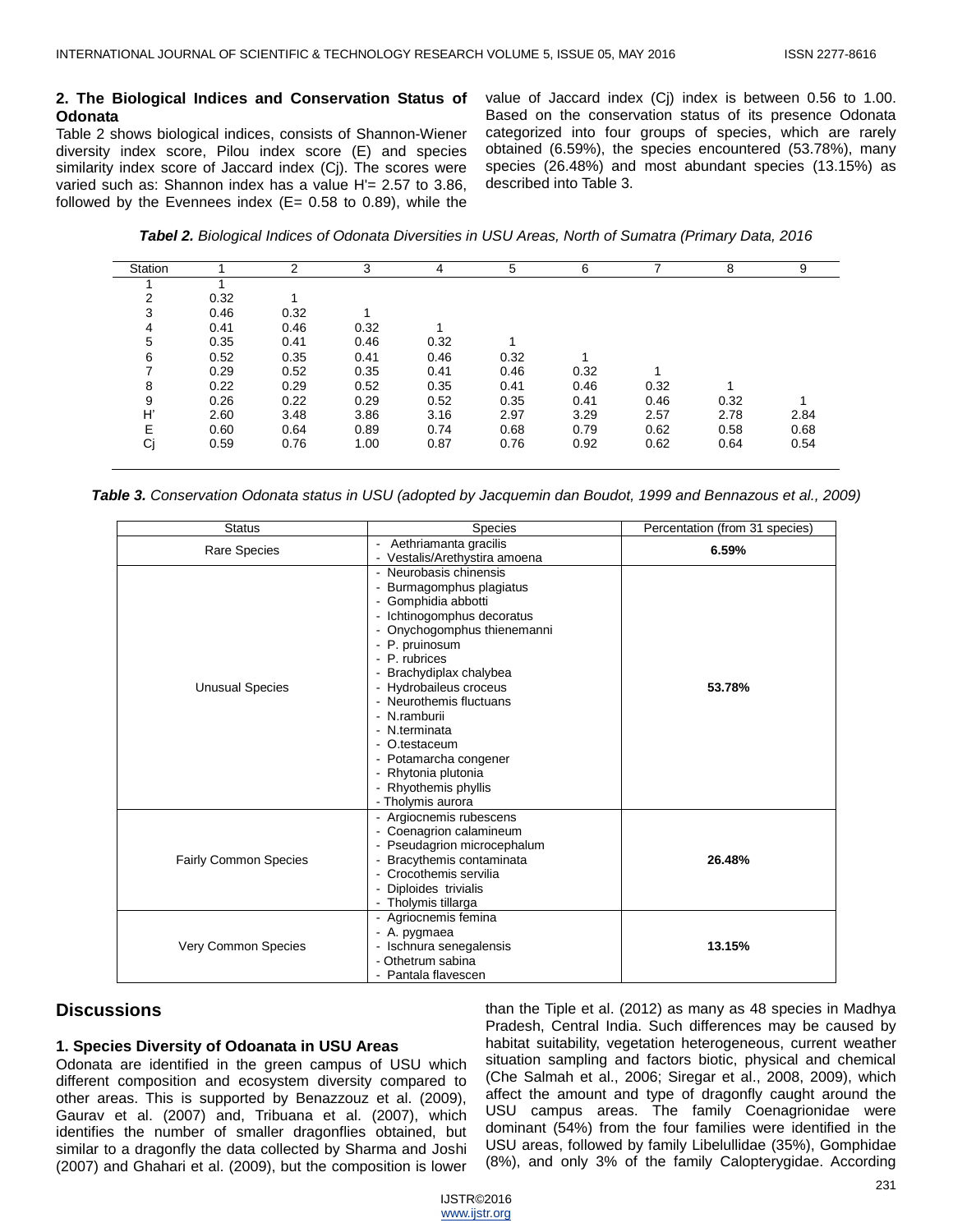Kandibane et al. (2005) and Sharma and Joshi (2007) noted Libellulidae family and Coenagrionidae is prey (predators). The species of this family are usually aggressive, consuming almost all insects. Libellulid cannibals consume all kinds of aquatic organisms and pests dominant food crops and plantations are the size and texture of the body in accordance consumed dragonflies, are like the Anopheles mosquito larvae, small Sogatella, and other insects (Folsom and Collins, 1984; Blois, 1985) .The limited number and species of the family Calopterygidae assumed to be related to the lack of due microhabitat (mostly dragonflies of the family living in the forest), and limited plant vegetation, in addition to environmental factors that are less supportive the growth.However, types of Odonata which the Gomphidae and Coenagrionidae families are common, where rare of Gomphidae climbing plants, live below the substrate or in the mud recorded (Merrit and Cummins, 2004; Orr, 2003). An abundance of individuals and species richness of dragonflies were obtained at each station is different. Suspected factor natural habitat (pools, calm waters, fields with lots of herbs) and plant vegetation heterogeneous (water plants like Juncus sp, Sagitaria sp, Manihot uttilisima, Shorea leprosula, Myrtaca fragmantica, etc.) that are often found in station 3 (Land Experimental of Faculty of Agriculture area); 6 station (Auditorium area) and station 4 (Libraries area) is very appropriate and supportive growt up Odoanta, thus greatly affecting differences in diversity and diversity of Odoanta in the USU areas. Dragonfly larvae are very like the condition of waters with plant vegetation and microhabitat humid, this condition is found in the fifth research stations (S2, S3, S4, S5, and S6), only one species was recorded in on Station 3 (Vestalis/Arethystira amoena and Tholymis aurora).

### **2. The Diversity Index Score and Conservation Status of Odonata in USU**

Odonata are identified in USU areas showed that there diversity of Odonata species are higher and varied H'= 2.57 to 3.86, followed by the Evennees index (E= 0.58 to 0.89), while the value of Jaccard index (Cj) index is between 0.56 to 1.00. The diversities of Shannon-Wiener indices of Odonata are low recorded at Station 7 (Faculty of Nursing,  $H = 2.57$  and  $E =$ 0.62) and Station 1 (Sport Building area,  $H = 2.60$  and  $E =$ 0.60), allegedly factor incompatibility habitat and land for Odonata life likely close to water and plenty of plants on depended and mating, but in both these stations are rare conditions. However, the environment of USU areas indicated still awake habitat and vegetation, where dragonflies are still many identified the number and type. While Gaurav et al. (2007) in South India with a value of 1.74 until 2.44, but similar to the valuable research conducted Gaurav and Joshi (2007) in Shilvalik Punjab, India  $(H = 2.98-3.02)$ . While the Jaccard index value is calculated Kandibane et al. (2005) higher  $(Cj =$ 0.41 to 1:00) in Madurai, Tamil Nadu-India. In addition, the conservation status of Odonata based compositions presence indicates that many species are common and more recorded than rare species found around USU. This is supported by research Shelton and Edward (1983) stated that the ability dragonflies survive largely determined by the environmental conditions. In addition, Lawton (1983) states that a large diversity of dragonfly over the life of the plant succession and supported factor stable temperature, pH, relative humidity and the presence of plant vegetation dragonflies demonstrate the ability to survive and multiply in the community in the

neighborhood. Diversity of Odonata can be indicated that the green campus environment USU still awake, because it serves as a dragonfly biondicator a polluted environment, where dragonflies really liked the environment, clean water and insect anti pollutant categories (Siregar et al., 2004). In addition, the dragonfly nymphs are often identified eat mosquito larvae, eggs, frogs, insects, other small fish. When the types of dragonfly classified as a predator found on land for rice cultivation, particularly of the type Agriocnemis pygmaea, A. femina, Ishnura senegalensis, Orthetrum sabina, Pantala flavescens and other species that feed on pests dominant rice crops, such Nephotetix, Nilaparvata lugens , Sogatella furcipera, Scircophaga innotata, Chilo supressalis, Nymphula depunctalis, Valanga, Oxya, Lepidoptera and other rice pests (Watanabe, 1989; Baehaki, 1992; Che Salmah, 1996; Anna and Bradley, 2007). Even sebahagian our society consume some dragonfly as a source of additional protein (Aswari, 2012). Dragonfly very strategic role in the environment, we need to maintain and preserve this beautiful winged insects that function is stabilizing in nature still performing well.

## **Conclusions**

As many as two sub-orders, 4 families, 24 genera, 32 species and 156 individuals of Odonata are identified in green USU campus area. Orthetrum sabina, Pantala flavescens and Agriocnemis femina were the dominant types of dragonflies were recorded at each research station, while the type Vestalis/Arethystira amoena and Tholymis aurora is found only in the Station 3. The family Coenagrionidae were dominant (54%) from the four families were identified in the USU areas, followed by family Libelullidae (35%), Gomphidae (8%), and only 3% of the family Calopterygidae. Diversity of Odonata species are high and varied (H  $=$  2.57 to 3:.86, E = 0.58-0.89,  $CJ = 0.56$  to 1:00). An abundance of individuals and species richness of dragonflies were obtained at each station is different. Allegedly natural habitat factors, variations in plant vegetation, time, weather time of sampling, biotic factors, will determine the physical and chemical growth and copulation dragonfly. The percentage is based on the conservation status dragonfly divided four groups of species that are rarely obtained (6.59%), the species encountered (53.78%), many species (26.48%) and most abundant species (13.15%). Diversity number and type of Odonata were identified around the campus green of USU areas demonstrate the role of dragonflies as bio-indicators and predators on farmland. Multifunction of Odonata largely determines in the stability of our ecosystem.... let's keep the existence and preserved it.

## **Refferences**

- [1] Anna, K.S. and Bradley, R.A. 2007. Influence of predator presence and prey density on behaviour and growth of damselfly larvae (Ishnura elegans) (Odonata: Zygoptera). Journal of insect Behaviour 11 (6): 793-809.
- [2] Asahnia, S. 1979. An illustrated key to the dragonflies found in the padddy field of Thailand. IABCR-NEWS 4**:** 3-10.
- [3] Askew, R.R. 1988. The Dragonflies of Europe. Harley Books, Colchester, England. 291pp.

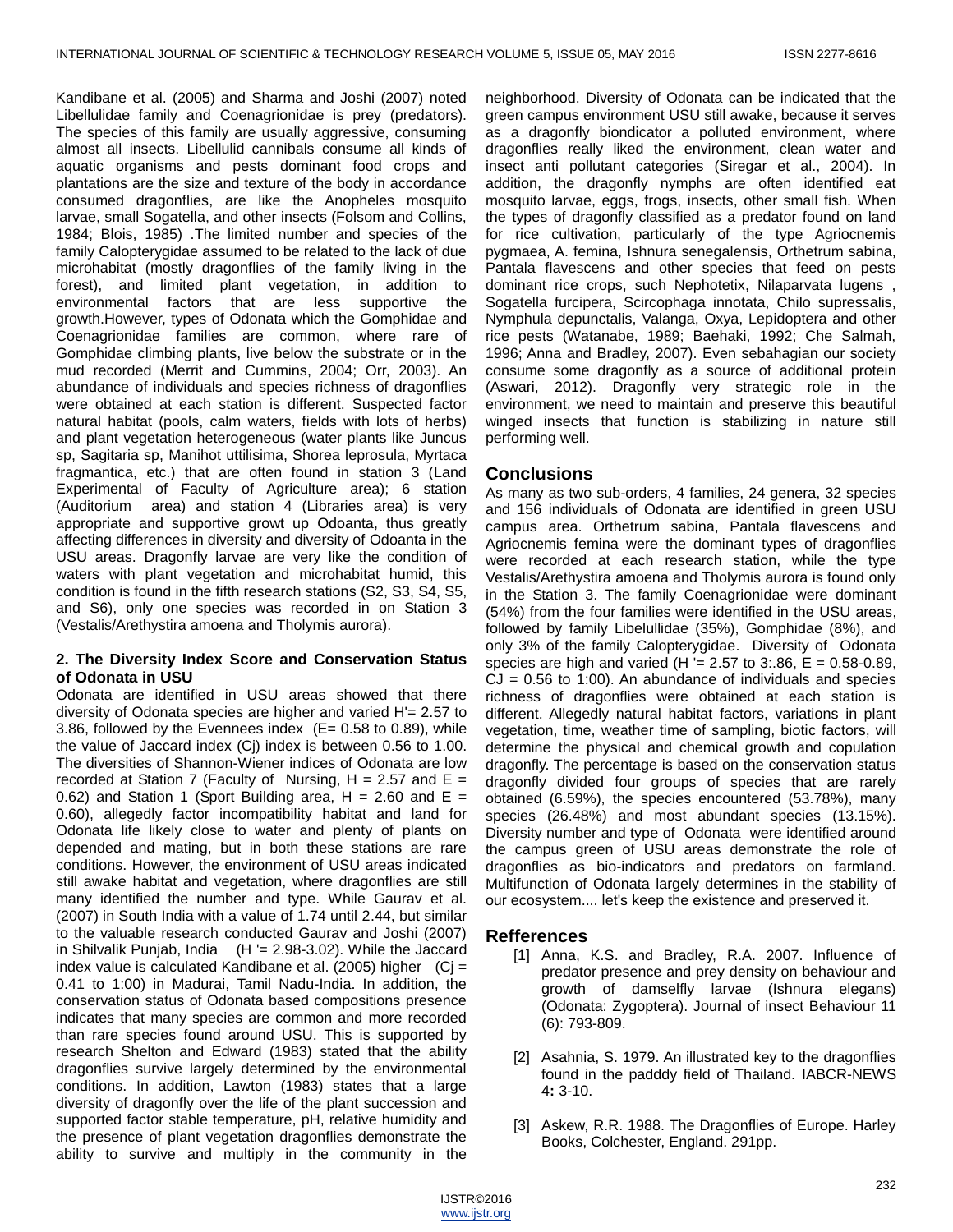- [4] Aswari, Pudji. 2012. Capung Peluncur (Orthtrum sabina dan Pantala flavesecens) (Odonata: Anisoptera, Libelulidae). Warta Konservasi Lahan Basah 20 (4):14-15.
- [5] Baehaki. 1992. Berbagai Hama Serangga Tanaman Padi. Angkasa, Bandung.1-44pp.
- [6] Benazzouz, B., Mouna, M., Amezian, M., Bensusan, K., Perez, C. and Cortes, J. 2009.Assessment and conservation of the dragonflies and damselflies (Insecta: Odonata) at the marshes of Smir. Bulletin de I'Institut Scientifique, Rabat, section Sciences de la Vie 31 (2): 79-84.
- [7] Benke, AC, Crowley, P.H. and Johnson, D.M. 1982. Interactions among coexisting larval Odonata: an in situ experiment using small enclosures. Hydrobiol. 94:121-130.
- [8] Blois, C. 1985.The larval diet of three Anisopteran (Odonata) species. Freshwat Biol. 15: 505-514.
- [9] Che Salmah, M.R. 1996. Some Aspect of Biology and Ecology of Neurothemis tullia (Drury) (Odonata: Libellulidae) in Laboratory and Rainfed Rice Field in Peninsular Malaysia. Ph.D thesis, Universiti Pertanian Malaysia, Serdang, Selangor.
- [10] Che Salmah, M.R., Abu Hassan, A. and Mohd. Hadzri, A. 2005. Aquatic insects of Gunung Stong Forest Reserve. In Shahabuddin, M.I., Dahlan, T., Abdullah Sani, S., Jalil, M.S., Faridah Hanum, I., and latiff, A. (eds.). Siri Kepelbagaian Biologi Hutan Taman Negeri Gunung Stong, Kelantan: Pengurusan, Persekitaran Fizikal, Biologi, dan Sosio-Ekonomi. Intiprint Sdn.Bhd. Kuala Lumpur. 132pp.
- [11] Che Salmah, Md. Rawi, Surya Wardhani Tribuana, and Abu Hassan A. 2006. The population of Odonata (dragonflies) in small tropical rivers with reference to asynchronous growth patterns. Aquatic Insects 28(3): 132pp.
- [12] Chowdhury, S.H. and Rahman, E. 1984. Food preference and rate of feeding in some dragonfly larvae (Anisoptera Odonata) Ann. Ent. 2:(1):1-6.
- [13] Corbet, P.S. 1980. A Biology of Odonata. Ann Rev Entomol 25: 187-217.
- [14] Cynthia, T. Gorham and Darell, S. Vidopich. 1992. Effects of acidic pH on predation rates and survivorship of damselfly nymphs. Hydrobiologia 242: 51-62.
- [15] Dingemanse, N and Kalkman, V. 2008. Changing temperature regimes have advanced the phenology of Odonata in the Netherlands. Ecological Entomology: 1-9
- [16] Folsom, T.C. and Collins, C. 1984. The diet and foraging behaviour of the larval dragonfly Anax junius

(Aeshenidae) with assessment of the role of refuges and prey activity. Oikos 42: 105-113.

- [17] Fraser, F.C. 1933. The Fauna of British India, Including Ceylon and Burma. Odonata Vol I . Taylor and Francis, London. 398p.
- [18] Fraser, F.C. 1934. The Fauna of British India, Including Ceylon and Burma. Odonata Vol II . Taylor and Francis, London. 398p.
- [19] Fraser, F.C. 1936. The Fauna of British India, Including Ceylon and Burma. Odonata Vol III . Taylor and Francis, London. 398p.
- [20] Jacquemin, G. And Boudot, J.P. 1999. Les Libellules (Odonates) du Maroc. Societe Francaise d'Odonatologie, Bois d'Arcy, 150p.
- [21] Kandibane, M, Raguraman, S. and Ganapathy, N. 2005. Relative abundance and diversity of Odonata in an irrigated rice field of Madurai, Tamil Nadu. Zoo's Print Journal 20 (11): 2051-2052.
- [22] Krishnasamy N, Chautian O.P. and Das, R.K. 1984. Some common predators of rice insects pests in Assam, India. Int. Rice Res, Newsl. 9(2): 15-16.
- [23] Lawton, J.R. 1983. Plant architecture and the diversity of phytophagous insect. Annual Review of Entomology 28: 23-39.
- [24] Lieftinck, M,A., J.C. Lien, and T.C. Maa. 1984. Catalogue of Taiwanese Dragonflies (Insecta: Odonata). Asian Ecological Society, Taichung, Taiwan. 81pp.
- [25] Magguran, A.E. 1988. Ecological Diversity and it'sMeasurement. New Jersey, Princeton university Pr. Princeton.
- [26] Merrit, R.W. and Cummins, K.W. 2004. An Introduction to the Aquatic Insects of North America. Dubuque, Iowa: Kendall/Hunt Publ.
- [27] Orr, A.G. 2004. Dragonflies of Borneo. Natural History Publications (Borneo), Malaysia. Pp.1-125
- [28] Orr, A.G. 2005. Dragonflies of Peninsular Malaysia and Singapore. Natural History Publications (Borneo), Malaysia.1-125.
- [29] Shanti Susanti. 1998. Mengenal Capung. Puslitbang Biologi-LIPI, Jakarta. Pp.1-81.
- [30] Sharma, G. and Joshi, P.C. 2007. Diversity of Odonata (Insecta) from Dholbaha Dam (Distt.Hoshiarpur) in Punjab Shivalik, India. J.Asia Pacific Entomol 10 (2): 177-180.
- [31] Sharma, G., R. Sundaraj, and L.R. Karibasvaraja. 2007. Species Diversity of Odonata in the Selected Provenances of sandal in southern india. Zoo's Print